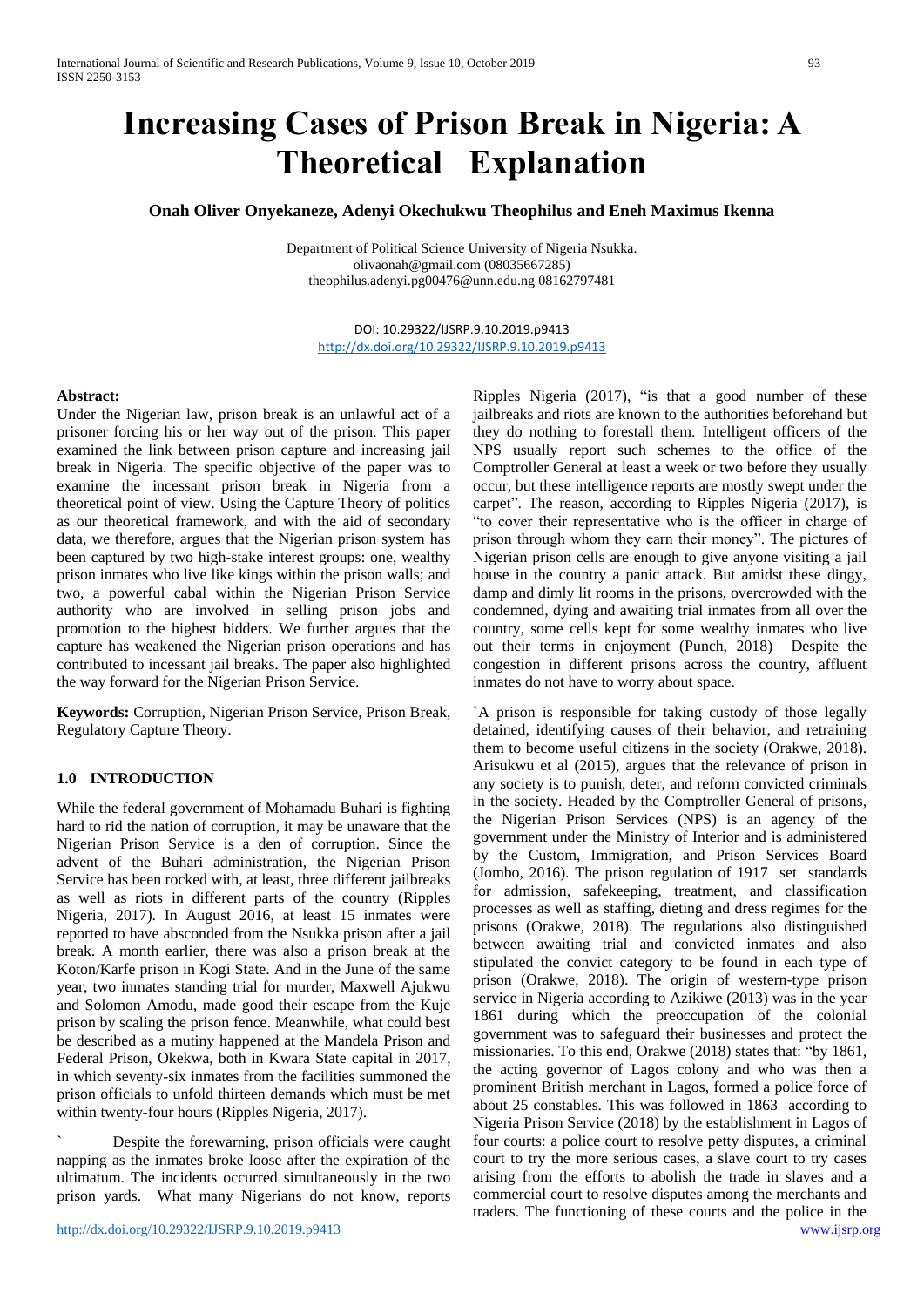colonial setting necessarily means that prison was needed to complete the system. And it was not long in coming for in 1872, the Broad Street prison was established with an initial inmate capacity of 300 (Nigeria Prison Service, 2018)

Today, the modern Nigerian Prison Service derives its operational powers from the CAP P29 Laws of the Federation of Nigeria 2004. The agency has power to:

- i. take into lawful custody all those certified to be kept by courts of competent jurisdiction;
- ii. bring suspects to courts as and when due;
- iii. identify the causes of their anti-social dispositions;
- iv. fashion out means of treatment and training of inmates for their rehabilitation into society as normal law abiding citizens on discharge; and
- v. administer Prisons Farms and Industries for this purpose and in the process generate revenue for the government (www.prisons.gov.ng)

**Table 1 Showing the Nigerian Prison Inmates Population (lock up) of Convict and Awaiting Trial Inmates as at 12th November, 2018.**

| Overall<br>population | $\boldsymbol{\&}$<br><b>Male</b><br>Total<br>Female | 75, 544       |
|-----------------------|-----------------------------------------------------|---------------|
|                       | Male                                                | 73, 980 (98%) |
|                       | Female                                              | 1,564(2%)     |
|                       | <b>Total Convicts</b>                               | 24, 403 (32%) |
|                       | Male                                                | 23, 997       |
|                       | Female                                              | 406           |
|                       | <b>Awaiting Trial</b>                               | 51, 141 (68%) |
|                       | Males                                               | 49,983        |
|                       | Females                                             | 1,158         |

Source: [www.prisons.gov.ng](http://www.prisons.gov.ng/) (retrieved 12<sup>th</sup> November, 2018).

# **2.0 CORRUPTION IN THE NIGERIAN PRISON SYSTEM**

<http://dx.doi.org/10.29322/IJSRP.9.10.2019.p9413> [www.ijsrp.org](http://ijsrp.org/) While life is daily tussle between the rich and the poor in Nigeria, going to prison is another version of that struggle. According to The Punch (2018), wealthy prison inmates can live as much enjoyable life as they can afford within the walls of incarceration. Falayi and Ajayi (2018), notes that there are "apartment'' in the prisons where inmates live like they are in their homes with all the privileges attached. These privileges don't just land on the laps of inmates. It is how officials make their money on the side, while inmates without the financial muscle rub shoulders in squalor. In the Kirikiri maximum prison, Lagos, inmates with money pays anything between N70, 000 and N300, 000 to live in the V.I.P section (Falayi and Ajayi, 2018). ` Falayi and Ajayi further notes that, Mr. Gwamnishu Harrison, an ex-inmate who has now become a prison reforms advocate confirmed that at the maximum prison, the V.I.P units are called "apartments" rather than cells. Gwamnishu, stated that wealthy inmates lives in self-contained rooms with personal access to shower, toilet, television, and generators. "What you pay there depends on your type of case. The higher the amount of money involved in your case, the higher you pay to the official" (Gwamnishu Harrison, quoted

in Falayi and Ajayi, 2018). Also at the Kirikiri prison, rich inmates in the V.I.P section even have personal guards. These guards are other less-privileged inmates, who have the luck of being chosen to serve the V.I.P inmates with promise of some privileges.

> When allotted a cell less privileged inmates will be allowed to serve you. They protect you, clean your room and wash your cloths. You take permission from them before you go in to see the V.I.Ps (Gwamnishu Harrison, quoted in Falayi and Ajayi, 2018).

In the Kirikiri medium prison's V.I.P section, the situation is not so different, notes The Punch, March 3, 2018. Block built by former governor Orji Uzor Kalu called Abia Hall, is reserved for lower class V.I.Ps. There, an inmate who pays between fifty thousand naira and one hundred and fifty thousand naira enjoys the privilege of personal room and toilet with shower and fan. Also, one of the most important privileges of being an inmate residing in the V.I.P section, testified Harrison, in Falayi and Ajayi (2018), is that you have access to mobile phones. They bribe Prison Staff so that they can use phones in the V.I.P section of the prison. At the Ikoyi prison, there is a cell block called booster which was originally meant to house underage inmates. Today, the block is used by the V.I.P inmates and foreigners who has enough money to spend. As reported by the Saturday Punch (March 3, 2018), the building is a block of flats. It has its own fence and gate separated from the main yard. Each room is also self-contained and has flowers around them. All the inmates there use phones. Most of them use DVD players. They don't eat regular prison food but take care of their feeding as arranged with Prison Officials (Falayi and Ajayi, 2018)

` A Lagos Lawyer, Chief Gabriel Giwa-Amu cited in Falayi and Ajayi (2018) stated that he came to learn about how corrupt prison officials creates privilege sections in the prison over the years through his work. According to him, corruption is at play. Giwa-Amu states that:

> *Some cells are christened "Aso Rock" in Kirikiri prison, the British council built as a donation to the Nigerian Prison Service. The facility is so wellmaintained with many amenities that officials now use it as an opportunity to make money. This system has been going on for a long time. There is also a corrupt system in the prison where those who are convicted are given medical certificates and are not kept in the prison yard but in the military hospital. (Falayi and Ajayi, 2018).*

## **2.1 Inmates organizing high profile fraud with mobile phones**

 In May, 2017, an Ikeja High Court sentenced a prisoner, Ikechukwu Ogbu, to eighteen years imprisonment for defrauding a banker, Patrick Edetchukwu, of a sum of N12. 3million while serving a ten-year sentence at Kirikiri prison. Also In October, 2017, an inmate of the Kuje prison, Ifeanyi Ezenwa, was accused of operating a fake bank alert fraud while in jail. He was accused of defrauding an orthopedic medical store of two wheel chairs and N50, 000, and also scammed Elizade Motors into handing over a vehicle, which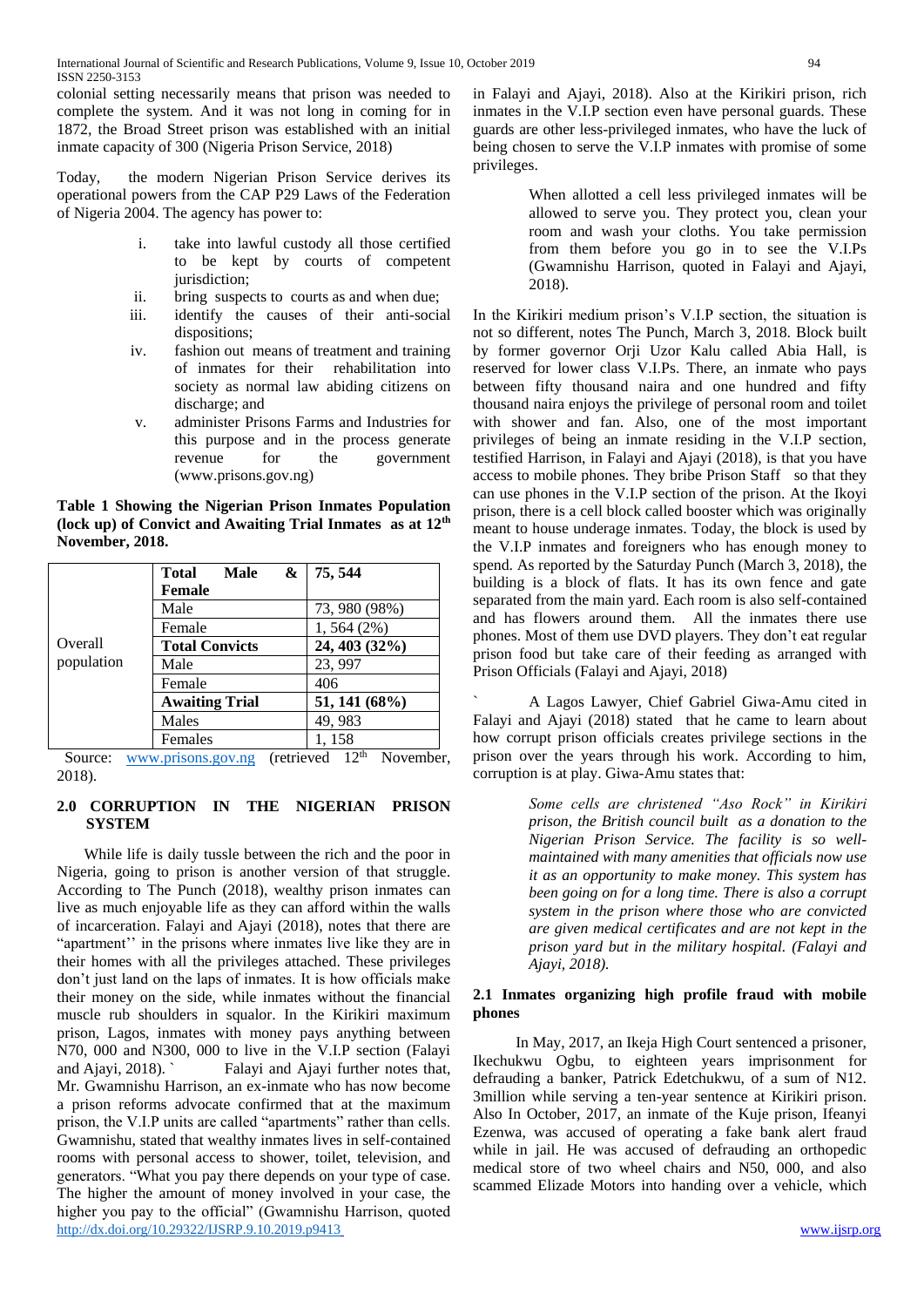his accomplice, Dahaltu Yahaya, sold for N12million (Falayi and Ajayi, 2018).

**2.2 Prison job and promotion racketeering in NPS**  . Apart from money-for-good-life corruption in Nigerian prisons, there is also a thriving payment-for-jobs racketeering within the Nigerian prison service that is largely responsible for periodic jailbreaks, mass violation of prison rules and regulations, extortion of prisoners and drug dealing right within the prison walls (The Paradigm, July 26, 2015). According to The Paradigm, "senior officials brazenly sell job opportunities for amounts such as N1million, N700, 000, and N350, 000/N400, 000 to desperate unemployed degree holders, HND holders, and School Certificate holders respectively through periodic recruitment exercises". The Paradigm further reports that posting of senior officers of the prisons to man sensitive positions across the country were also influenced by how much money the prospective officer would pay and not by merit, a practice that was reported to have corrupted most of the Deputy Comptrollers of Prison, Chief Warders, and Yard Masters who man prison yards and has resulted in the poor quality of food being served to inmates, reckless extortion of money from prisoners, poor maintenance of facilities and gross abuse of prison rules (The Paradigm, July 26, 2015). The corruption in the service trickles down to the inmates. Many inmates who are awaiting trial or jailed for serious offences like armed robbery, kidnapping, murder, drug abuse, human trafficking, etc. are found right inside the prison yards smoking and trading in Indian hemps with the connivances of officers in charge of the yards. Other extortions within the prison yards, according to The Paradigm (July 26, 2015), are the payment of N50, N100, and N300 to warders before they would allow inmates to engage in sporting activities the perimeter of the prison yard. Inmates pay money to get mattresses and are incessantly harassed and dehumanized. They are served poor quality food that even dogs cannot eat". Corroborating the above report, Akinloye (2017), states that Nigerian Prison Service charges Higher National Diploma holders N550, 000 each, while School Certificate holders pay between N350, 000 and N400, 000. According to him, degree holders are charged N650, 000. Akinloye reported further that bribe-for- posting and promotion scheme ensures that high profile inmates enjoy uncommon privileges. "They have fixed price tags for posting, promotions, and entry-level jobs" Akinloye also states that the promotion of uncooperative officers are being delayed for refusing to jump on the band wagon of dubious officers who exchange money for promotion. He concluded thus:

> *Even the deployment of officers to prisons nationwide is often influenced by how much you get to pay and not by merit. I am specifically talking about sensitive positions like that of Deputy Comptrollers of prison, Chief Warder and Yard Masters. These are normally those who not only divert funds and food stuffs meant for inmates, but also use their fronts to extort money from inmates and their relations. This is massively responsible for frequent complains of poor welfare of inmates, poor maintenance of facilities and gross abuse of prison rules, and of course, jail breaks (Akinloye, 2017).*

The extant literatures narrates the incident of jail breaks in Nigeria as a result of poor quality and quantity of prison food, lack of rehabilitation and correctional facilities, corruption in the Nigerian Prison Service, among others. While these analyses are relevant, they essentially accord inadequate attention to the fact that the NPS has actually been captured. Let us take a further at this relying on the Capture Theory of Politics as our theoretical framework.

` Debunking the allegations Mr. Emmanuel Enaobre the Nigerian Prisons Public Relation Officer, responded that the Nigeria Correction Centre across the country do not encourage inmates to have access to any illegal material while in custody such as phones and drugs, as they have a mechanism that they use to carry out random search on cells to weed out of anything illegal material found in their cells . He also added that their staff are also checked against any act of compromise to their duties and those found wanting are dealt with in line with the Act establishing the Service. In an interview he granted to Ray Power FM (2019) the Prison image maker in response to alleged VIP Cells existing in their facilities stated thus

*All over the world prisoners go through what he called classification which is a process that the inmates and profiled and classified and separated according to their offences or their status.* 

He stated that it is common practice not to keep a someone like a former governor, or a person of high status whose stay in their facility lasts for days, weeks or months with hardened criminals; armed robbers, kidnappers, murders among others who may put such person in danger. Furthermore Mr. Enabore further added that:

*Those hardened criminals do regard those high profile individuals as the people stealing their commonwealth which they are deprived of and which make then to in turn make them to resort to criminality. The consequence of this is that they will put the life of the high profile individuals to jeopardy.*

#### **3.0 THE REGULATORY CAPTURE THEORY**

The capture theory was developed by Nobel laureate George Stigler (Onuoha, 2008). Other often cited articles in the development of the theory includes Onuoha (2008), Bernstain (1955), Huntington (1952) cited in Levi-Faur (2011), Black (1958) cited in Ordeshook (1993) Levine and Florence (1990), among others. There arises the need to search for a theory to explain the ineffective prison administration and incessant jailbreaks in Nigeria, because, suitable theories have not been employed to analyze the problem at hand. For instance, Jombo (2016), blamed it on prison congestion, lack of rehabilitation and correctional equipment in Nigerian prisons. Anisukwu *et al*. (2015), argued that it is as a result of poor quality and quantity of prison food, overcrowding, lack of medical facilities and personnel, poor sanitation and incessant death among inmates. While these views are relevant, our position is that the NPS has actually been captured by two powerful groups, namely: the wealthy prisoners and a cabal within the NPS itself. Therefore, our humble submission is that the Capture Theory of Politics is best suitable to explain the corruption in Nigerian Prison Service. Regulatory capture theory is about the state regulatory bodies, how certain interests tend to influence and shape state regulations, and implications of the policies adopted on the economy (Amobi *et al*. 2018) It occurs when a regulatory agency, created to act in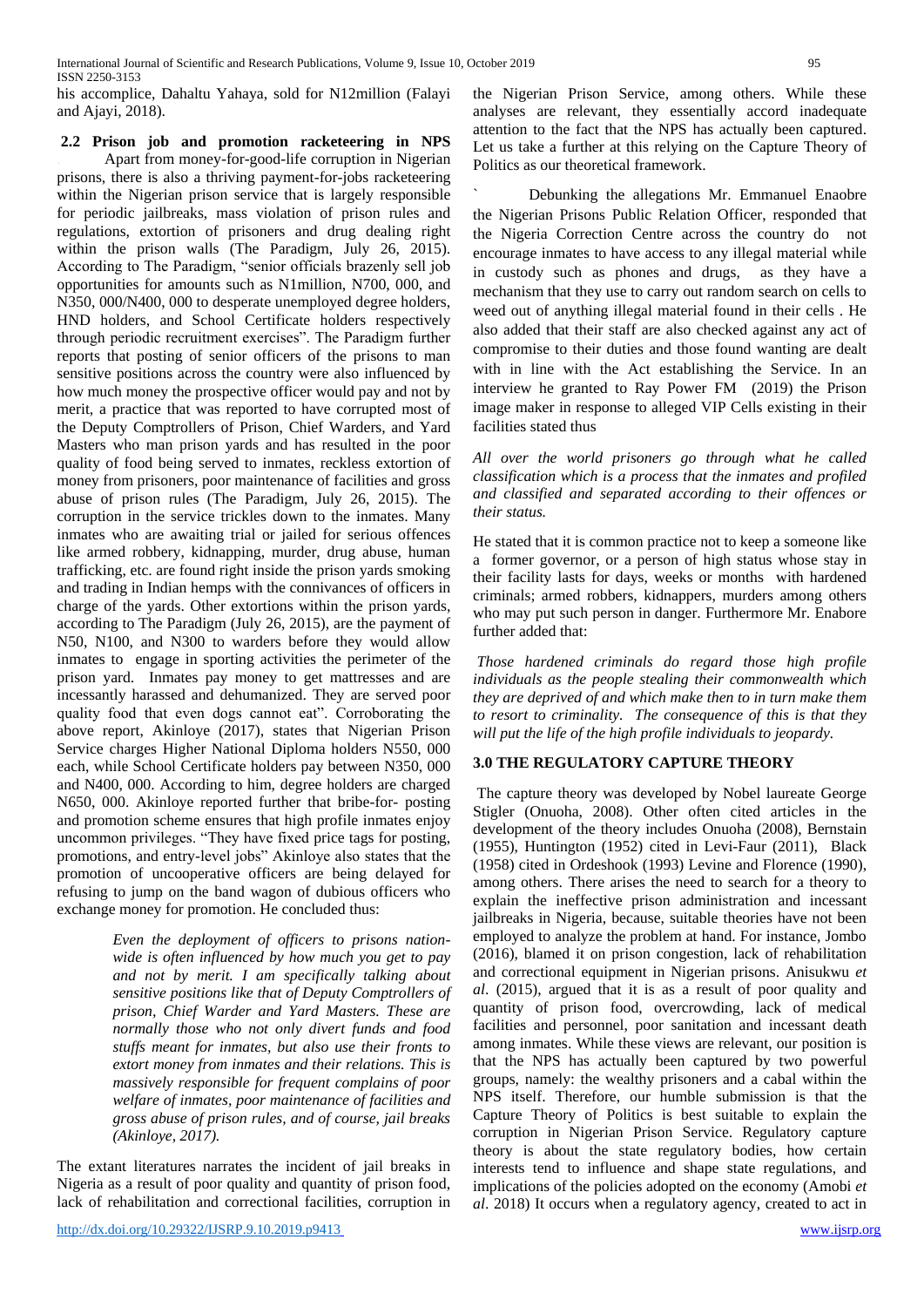public interest, instead, advances the commercial or political concerns of groups that control the sector put in their control. (Kenton, 2019). To capture means to seize by force or get possession of something by superior power (Onuoha, 2008). Therefore, capture theory is a set of interrelated assumption employed to explain and understand how regulatory agencies are captured by the regulated concerns or interests, thereby distorting the original intention of government for creating the agencies. When a special interest seizes regulatory agencies to further their own interest against the public interests for which they are established, the regulatory agencies are said to have been captured (Onuoha, 2008).

Thus, a government agency suffering regulatory capture is called captured agency (Kenton, 2019). Regulatory capture occurs because groups or individuals with a high-stake interest in the outcome of policy or regulatory decisions can be expected to focus their resources and energies in attempting to gain policy outcomes they prefer (Lee, 2006), and this can happen by successfully capturing influence with the staff or commission members of the regulatory commission members of the regulatory agency, so that the preferred policy outcome of the interest group is implemented. These scholars are critical of conceptualization of governmental regulatory intervention as being motivated to protect public interest. There is always likelihood of regulatory capture. Alternative is not to create the agency at all lest the agency become a victim , in which case it may serve its regulated subjects rather than those it was designed to protect.

#### **3.0 THE WAY FORWARD**

- 1. There is need to sanitize the recruitment process in the prison service. The recruitment should be based purely on merit devoid of political consideration. Same with deployment and posting of the officers.
- 2. Since the relevance of prison in any society is to reform and rehabilitate inmates/prisoners, the preferential treatment given to the affluence inmates should be across board. The rich inmates and the poor ones are supposed to be integrated so the poor will benefit from the rich while the rich feel the pains of the poor ones. However, where VIP treatment is necessary, such should not be done with any monetary attachment.
- 3. Use of mobile phone by the prisoners should be banned and strictly enforced by the authority as a measure to reduce prison jail break.
- 4. Proper training and retraining of the staff on modern correctional techniques are also important and should be made compulsory in prisons.
- 5. Speedy trial of the awaiting-trial inmates are also necessary in other to decongest the population
- 6. Alternative method of sentencing should be maintained explored by the court to reduce over congestion in prisons.
- 7. The provisions of the new Administration of Criminal Justice Act (2015) on speedy trial and number of adjournments a case should undergo must be adhered to by the courts while Human Right bodies should step up measures to monitor noncompliance by any court as it is inhuman for an inmate to be kept awaiting trial for years against the express provisions of the new Administration of Justice Act

with the help of prison officials, they buy frozen chicken, turkey and other good things of life that even free men on the street cannot afford. The second group are highranking prison officers within the ranks of Assistant Comptroller of Prisons, Deputy Comptrollers of Prison, Chief Warders and Yard Masters. Prisons officials do collect gratification during recruitment, also posting of senior officers of the prisons to man sensitive positions across the country were also influenced by how much money the prospective officer would pay to the cabal and not by merit.

This paper so far points to the fact that one of the central reason behind the increasing prison break in Nigeria is because the Nigerian Prisons have been captured by the inmates, as well as a cabal within the NPS authority who are involved in prison job racketeering. Members of the first group are wealthy and influential prison inmates. They don't eat regular prison food. Their food are prepared by the poor inmates who serve them as servants. They give money to those servants to get food stuff and

The organized corruption by the cabal and their lieutenants trickles down to the prisoners. Many inmates jailed for serious offences like armed robbery, kidnapping, murder, drug abuse, human trafficking are found right inside the prison yards smoking and trading in Indian Hemps. Many of them have also been convicted a second time for organizing high-profile internet scams from the prison yards. Again, posting of senior officers of the prisons to man sensitive positions across the country is also influenced by how much money the prospective officer will pay and not by merit. a practice that have corrupted most of staff who man prison yards and has resulted in the poor quality of food being served to inmates, reckless extortion of money from prisoners, poor maintenance of facilities and gross abuse of prison rules. All these have contributed to weaken the Nigerian prison service operations and administration, and have contributed to jail breaks. We arrived at these conclusions using the Regulatory Capture theory as our explanation tool. Therefore, we recommends that there is needs to sanitize the recruitment process in the prison service. The recruitment should be based purely on merit devoid of political consideration. Same with deployment and posting of the officers. Also, preferential treatment given to the affluence inmates should be stopped henceforth, while the ban on use of mobile phone by the prisoners should be strictly enforced by the authority.

#### **REFFERENCE**

. .

4.0 **CONCLUSION** 

[1] D. Akinloye ''Prisons Allegedly Charging `N650, 000 for Backdoor . Employment". *Pulse ` Nigeria* Publication, March 26, 2019.

[2] I. E Amobi, Regulatory Capture Theory. An unpublished Ph.D Seminar Paper Presented to the Department of Political Science, University of Nigeria `Nsukka. Unpublished work, 2018.

[3] O. C., Arisukwu, Y. P Adejumo., and F. F. `Asamu (2015). "Causes and `Effect of Violence in Nigerian Prisons".